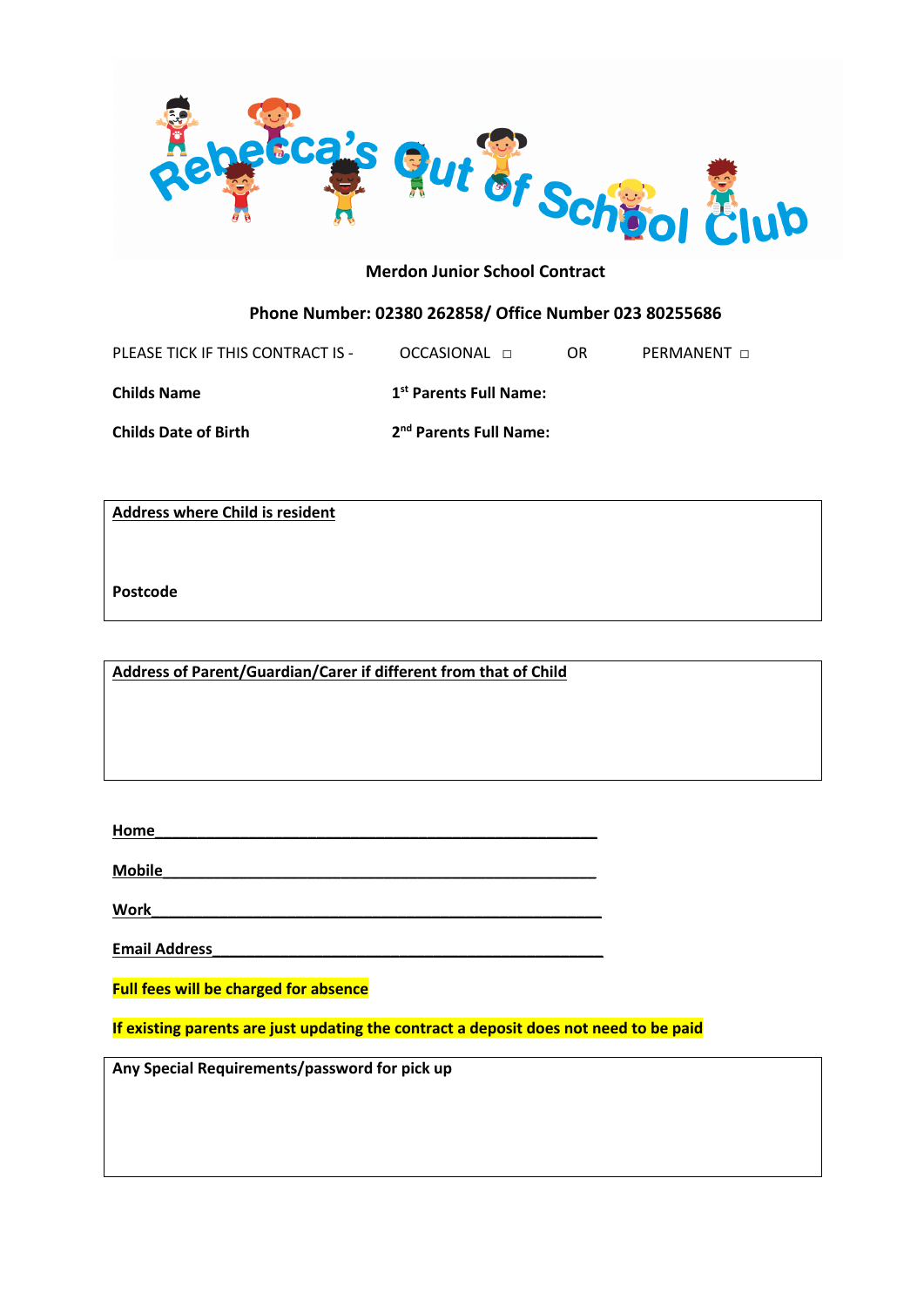

**If you have/would like your child/children to attend Merdon breakfast session and wish to drop them off in the car park we need written authorisation for Jenny Knight to sign them in.**

| I/We the undersigned, hereby enter into an agreement |                                            |                            |  |  |
|------------------------------------------------------|--------------------------------------------|----------------------------|--|--|
| for                                                  | (name of child) to attend Rebecca's Out of |                            |  |  |
| School Club on the following days:                   |                                            |                            |  |  |
| PLEASE TICK IF THIS CONTRACT IS -                    | OCCASSIONAL <b>D</b><br><b>OR</b>          | <b>PERMANENT</b>           |  |  |
|                                                      | <b>Breakfast Session</b>                   | Afternoon Session          |  |  |
|                                                      | 7.30-9am                                   | 3.30-6.00pm                |  |  |
|                                                      | £5.75 for the first child                  | £12.50 for the first child |  |  |
|                                                      | £5.50 for siblings                         | £12.00 for siblings        |  |  |
| Monday                                               | $\Box$                                     | □                          |  |  |
| Tuesday                                              | $\Box$                                     | $\Box$                     |  |  |
| Wednesday                                            | $\Box$                                     | $\Box$                     |  |  |
| Thursday                                             | $\Box$                                     | □                          |  |  |
| Friday                                               | $\Box$                                     | □                          |  |  |

Please tick all relevant session boxes you wish your child to attend

Attendance will commence on example a settlement of the settlement of the settlement of the settlement of the  $($ please enter date)

**Four weeks notice to terminate this arrangement or fees paid in lieu. Rebecca's Out of School Club reserve the right to withdraw its services if any fees remain unpaid for more than 1 week. We will be closed on inset days for Merdon Junior School.**

For new parents/carers a £30.00 nonrefundable deposit is required □ Please tick if deposit is included. **If existing parent and just updating the contract a deposit does not need to be paid**

Please make cheques payable to: TJHP Ltd or Rebecca's Out Of School Club or bacs account number 02514205 or sort code 30-92-94.

**I/We agree to comply with all the Club's policies and procedures**

Signature: Parent/Carer/Guardian\_\_\_\_\_\_\_\_\_\_\_\_\_\_\_\_\_\_\_\_\_\_\_\_\_\_\_\_\_Date\_\_\_\_\_\_\_\_\_\_\_\_\_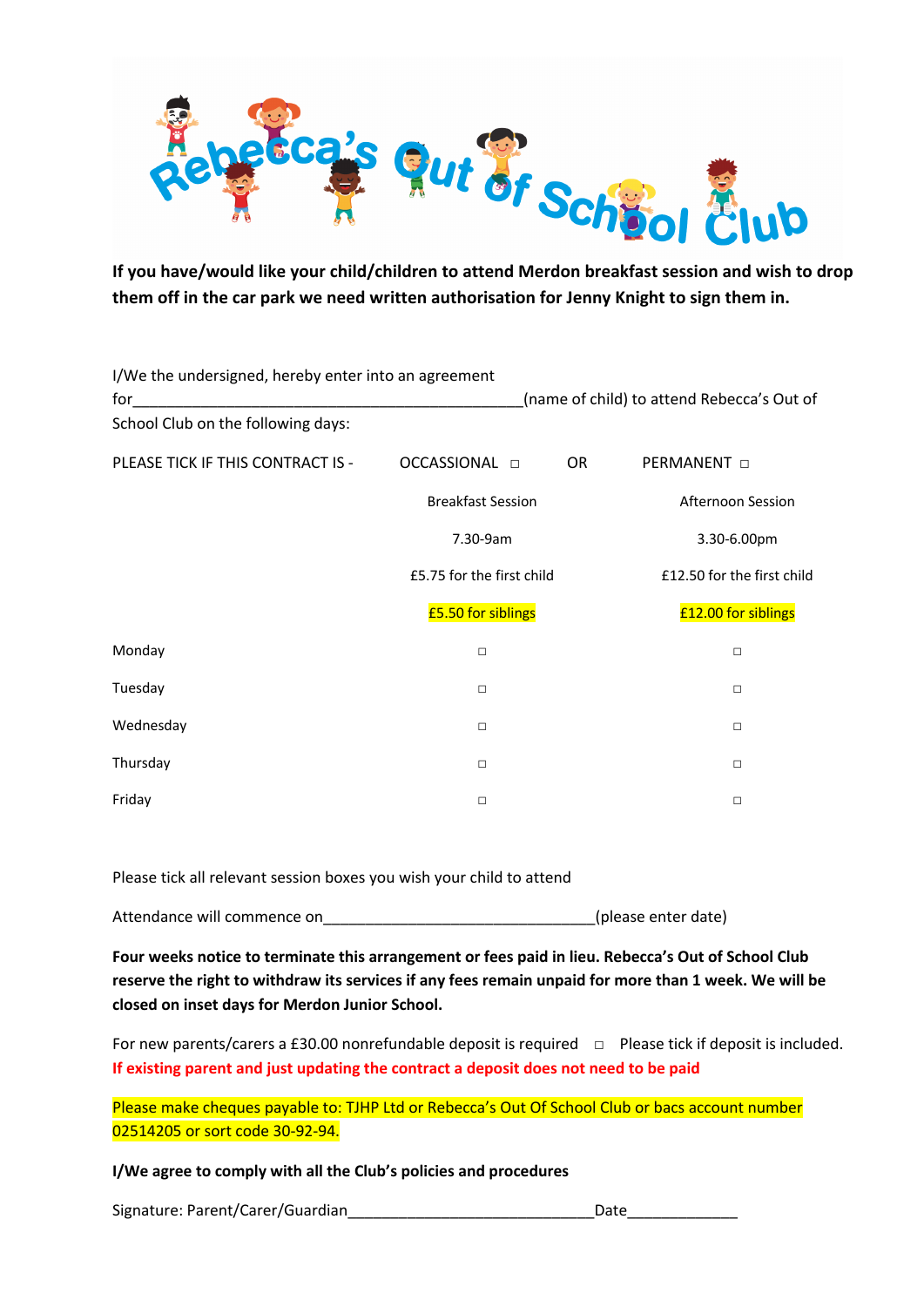

## **Parents Additional Contract Information – TO BE KEPT BY PARENT/CARER**

Charge includes pick up from class room/playground

A wide variety of activities will be provided at every session and we encourage the children to contribute to planning so they get a tailor made club full of things they personally like to do.

### **Collection time is 6pm, any time after that will incur a £15.00 charge per 15 minutes.**

Invoices are sent out at the end of each month ready for the following month**. Full fees will be charged for absence due to sickness or holidays. If the club is required to close due to circumstances beyond our control i.e. weather, flooding, lack of heating etc., children on a permanent contract will still be charged for the session. All invoices need to be paid in full by the 10th of each month, otherwise a late payment surcharge of £15.00 will be added to your next invoice (except for September when invoices are issued in July, payment needs to be made by the start of the new academic year, September 10th), or by special arrangement agreed by the Owner**. **Fees will be reviewed annually.**

**For regular bookings, 4 week notice of termination is required,** or full fees paid in lieu of notice. This does not include school holidays. This is to allow us to provide a consistent and professional service for the children and the staff.

#### **If existing parent and just updating the contract a deposit does not need to be paid**

Other relevant information:

Before you child officially starts it is highly recommended that you bring him/her along for an introductory visit so we can meet them and they can to get to know us and the surroundings.

All specific needs must be notified including dietary requirements and food allergies.

Any child who is obviously unwell will not be accepted. A child must be clear of sickness and diarrhea for at least 24 hours before they can return to the club. This is for the safety of all the children. Should a child be taken ill suddenly we reserve the right to have the child seen by a doctor or be taken to hospital in an emergency. All injuries will be recorded in the accident book, signed by the parent/carer, this includes preexisting injuries.

We must be informed in writing of anyone specifically excluded from access to the child.

A fire drill will be held regularly and all regulations adhered to.

All policies are available for parents/carers to read and accept. If you have any problems or queries, we are always available to listen.

Email: **office@rebeccas-clubs.co.uk/ Number:02380255686** 

Club/Merdon Junior **: 02380 262858**